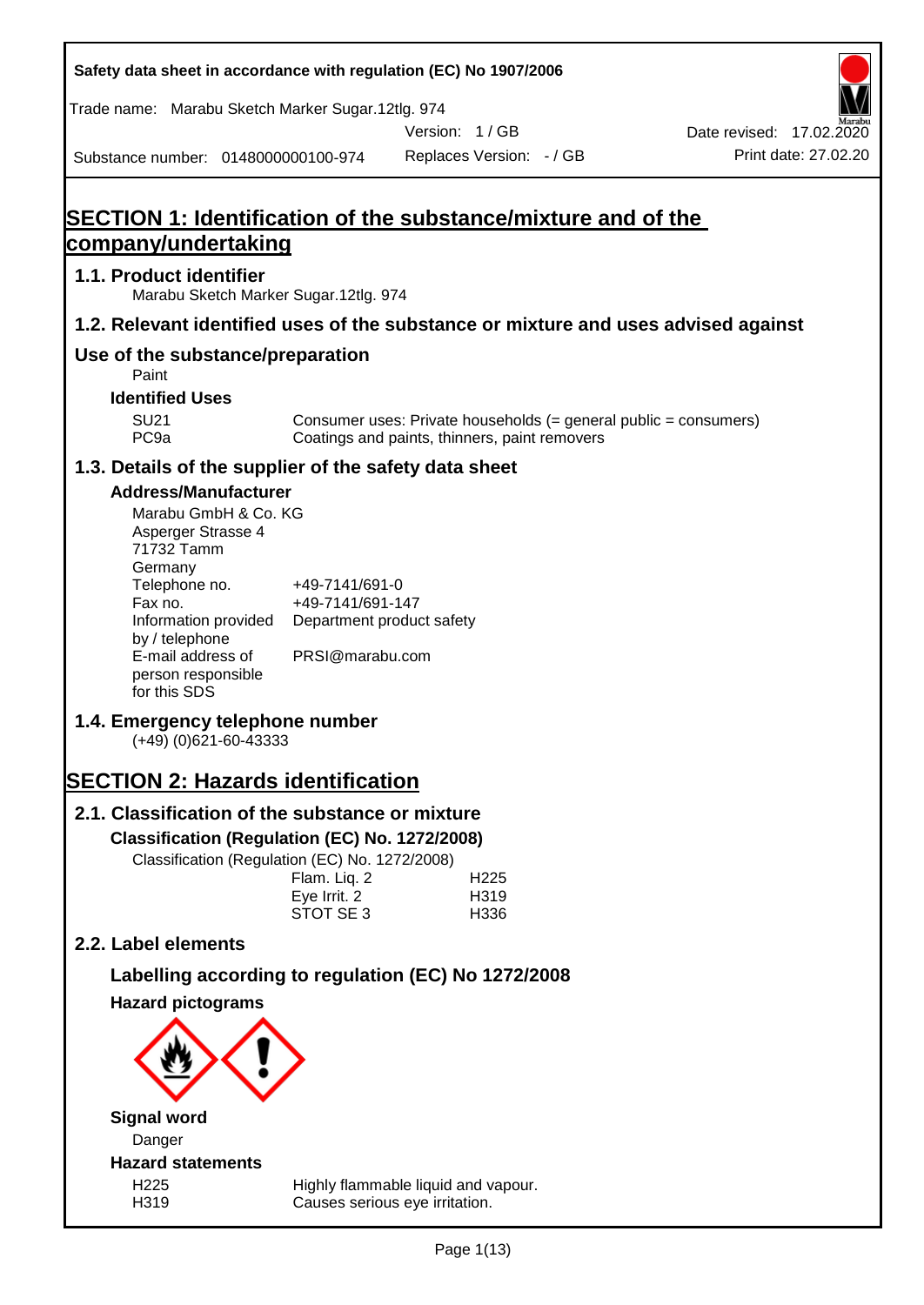| Safety data sheet in accordance with regulation (EC) No 1907/2006                            |                                                                                                                                     |      |                          |     |      |                                                                                                       |
|----------------------------------------------------------------------------------------------|-------------------------------------------------------------------------------------------------------------------------------------|------|--------------------------|-----|------|-------------------------------------------------------------------------------------------------------|
| Trade name: Marabu Sketch Marker Sugar.12tlg. 974                                            |                                                                                                                                     |      | Version: 1/GB            |     |      | Date revised: 17.02.2020                                                                              |
| Substance number: 0148000000100-974                                                          |                                                                                                                                     |      | Replaces Version: - / GB |     |      | Print date: 27.02.20                                                                                  |
|                                                                                              |                                                                                                                                     |      |                          |     |      |                                                                                                       |
| H336                                                                                         | May cause drowsiness or dizziness.                                                                                                  |      |                          |     |      |                                                                                                       |
| <b>Precautionary statements</b>                                                              |                                                                                                                                     |      |                          |     |      |                                                                                                       |
| P <sub>101</sub>                                                                             |                                                                                                                                     |      |                          |     |      | If medical advice is needed, have product container or label at hand.                                 |
| P <sub>102</sub><br>P210                                                                     | Keep out of reach of children.                                                                                                      |      |                          |     |      | Keep away from heat, hot surfaces, sparks, open flames and other ignition                             |
|                                                                                              | sources. No smoking.                                                                                                                |      |                          |     |      |                                                                                                       |
| P264.1                                                                                       | Wash hands thoroughly after handling.                                                                                               |      |                          |     |      |                                                                                                       |
| P271                                                                                         | Use only outdoors or in a well-ventilated area.                                                                                     |      |                          |     |      |                                                                                                       |
| P280                                                                                         |                                                                                                                                     |      |                          |     |      | Wear protective gloves / protective clothing / eye protection / face protection.                      |
| P305+P351+P338                                                                               | IF IN EYES: Rinse cautiously with water for several minutes. Remove contact<br>lenses, if present and easy to do. Continue rinsing. |      |                          |     |      |                                                                                                       |
| P405                                                                                         | Store locked up.                                                                                                                    |      |                          |     |      |                                                                                                       |
| P501.9                                                                                       | Dispose of contents / container as problematic waste.                                                                               |      |                          |     |      |                                                                                                       |
| Hazardous component(s) to be indicated on label (Regulation (EC) No. 1272/2008)              |                                                                                                                                     |      |                          |     |      |                                                                                                       |
| contains                                                                                     | 1-Methoxy-2-propanol                                                                                                                |      |                          |     |      |                                                                                                       |
|                                                                                              |                                                                                                                                     |      |                          |     |      |                                                                                                       |
| 2.3. Other hazards                                                                           |                                                                                                                                     |      |                          |     |      |                                                                                                       |
| No special hazards have to be mentioned.                                                     |                                                                                                                                     |      |                          |     |      |                                                                                                       |
| <b>SECTION 3: Composition/information on ingredients</b>                                     |                                                                                                                                     |      |                          |     |      |                                                                                                       |
|                                                                                              |                                                                                                                                     |      |                          |     |      |                                                                                                       |
| 3.2. Mixtures                                                                                |                                                                                                                                     |      |                          |     |      |                                                                                                       |
| <b>Hazardous ingredients</b>                                                                 |                                                                                                                                     |      |                          |     |      |                                                                                                       |
| <b>Ethanol</b>                                                                               |                                                                                                                                     |      |                          |     |      |                                                                                                       |
| CAS No.                                                                                      | 64-17-5                                                                                                                             |      |                          |     |      |                                                                                                       |
| EINECS no.                                                                                   | 200-578-6                                                                                                                           |      |                          |     |      |                                                                                                       |
| Registration no.                                                                             | 01-2119457610-43                                                                                                                    |      |                          |     |      |                                                                                                       |
| Concentration                                                                                | $>=$                                                                                                                                | 50   | $\,<\,$                  | 100 | %    |                                                                                                       |
| Classification (Regulation (EC) No. 1272/2008)                                               |                                                                                                                                     |      |                          |     |      |                                                                                                       |
|                                                                                              | Flam. Liq. 2                                                                                                                        |      | H <sub>225</sub>         |     |      |                                                                                                       |
|                                                                                              | Eye Irrit. 2                                                                                                                        |      | H319                     |     |      |                                                                                                       |
| Concentration limits (Regulation (EC) No. 1272/2008)                                         | Eye Irrit. 2                                                                                                                        | H319 | $>= 50 \%$               |     |      |                                                                                                       |
|                                                                                              |                                                                                                                                     |      |                          |     |      |                                                                                                       |
| 1-Methoxy-2-propanol<br>CAS No.                                                              | 107-98-2                                                                                                                            |      |                          |     |      |                                                                                                       |
| EINECS no.                                                                                   | 203-539-1                                                                                                                           |      |                          |     |      |                                                                                                       |
| Registration no.                                                                             | 01-2119457435-35                                                                                                                    |      |                          |     |      |                                                                                                       |
| Concentration                                                                                | $>=$                                                                                                                                | 25   | $\prec$                  | 50  | $\%$ |                                                                                                       |
|                                                                                              |                                                                                                                                     |      |                          |     |      |                                                                                                       |
| Classification (Regulation (EC) No. 1272/2008)                                               | STOT SE 3                                                                                                                           |      |                          |     |      |                                                                                                       |
|                                                                                              | Flam. Liq. 3                                                                                                                        |      | H336<br>H <sub>226</sub> |     |      |                                                                                                       |
|                                                                                              |                                                                                                                                     |      |                          |     |      |                                                                                                       |
| <b>SECTION 4: First aid measures</b>                                                         |                                                                                                                                     |      |                          |     |      |                                                                                                       |
|                                                                                              |                                                                                                                                     |      |                          |     |      |                                                                                                       |
| 4.1. Description of first aid measures                                                       |                                                                                                                                     |      |                          |     |      |                                                                                                       |
| <b>General information</b>                                                                   |                                                                                                                                     |      |                          |     |      |                                                                                                       |
| to an unconscious person. If unconscious place in recovery position and seek medical advice. |                                                                                                                                     |      |                          |     |      | In all cases of doubt, or when symptoms persist, seek medical attention. Never give anything by mouth |
| After inhalation                                                                             |                                                                                                                                     |      |                          |     |      |                                                                                                       |

ī

#### **After inhalation**

Remove to fresh air, keep patient warm and at rest. If breathing is irregular or stopped, administer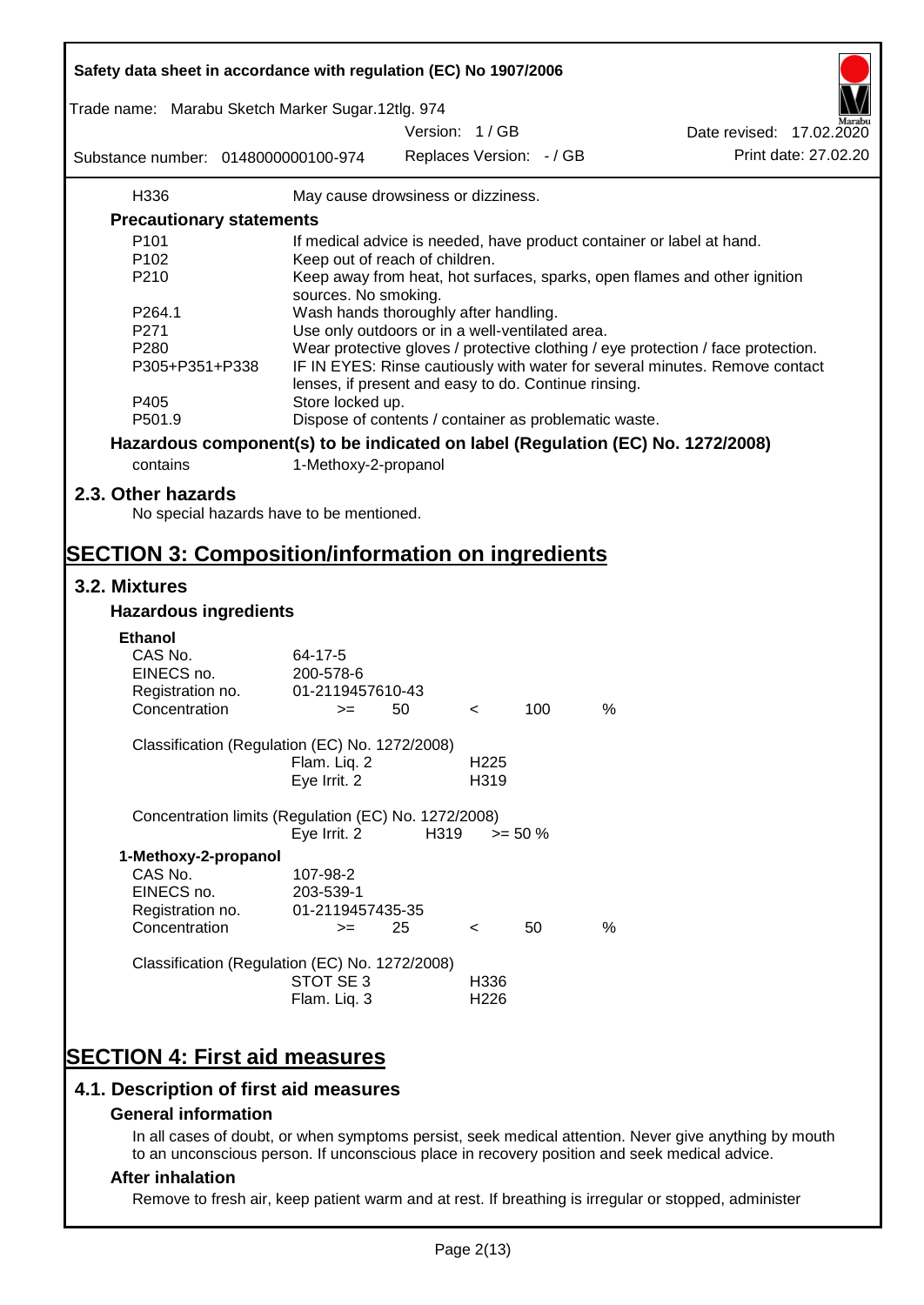Trade name: Marabu Sketch Marker Sugar.12tlg. 974

Version: 1 / GB

Substance number: 0148000000100-974

Replaces Version: - / GB Print date: 27.02.20 Date revised: 17.02.2020

artificial respiration.

#### **After skin contact**

Remove contaminated clothing. Wash skin thoroughly with soap and water or use recognised skin cleanser. Do NOT use solvents or thinners.

#### **After eye contact**

Remove contact lenses, irrigate copiously with clean, fresh water, holding the eyelids apart for at least 10 minutes and seek immediate medical advice.

#### **After ingestion**

If accidentally swallowed rinse the mouth with plenty of water (only if the person is conscious) and obtain immediate medical attention. Keep at rest. Do NOT induce vomiting.

#### **4.2. Most important symptoms and effects, both acute and delayed** Until now no symptoms known so far.

**4.3. Indication of any immediate medical attention and special treatment needed**

# **Hints for the physician / treatment**

Treat symptomatically

# **SECTION 5: Firefighting measures**

# **5.1. Extinguishing media**

# **Suitable extinguishing media**

Recommended: alcohol resistant foam, CO2, powders, water spray/mist, Not be used for safety reasons: water jet

# **5.2. Special hazards arising from the substance or mixture**

In the event of fire the following can be released: Carbon monoxide (CO); Carbon dioxide (CO2); dense black smoke; Nitrogen oxides (NOx)

# **5.3. Advice for firefighters**

# **Special protective equipment for fire-fighting**

Cool closed containers exposed to fire with water. Do not allow run-off from fire fighting to enter drains or water courses.

# **SECTION 6: Accidental release measures**

# **6.1. Personal precautions, protective equipment and emergency procedures**

Exclude sources of ignition and ventilate the area. Avoid breathing vapours. Refer to protective measures listed in Sections 7 and 8.

# **6.2. Environmental precautions**

Do not allow to enter drains or waterways. If the product contaminates lakes, rivers or sewage, inform appropriate authorities in accordance with local regulations.

# **6.3. Methods and material for containment and cleaning up**

Contain and collect spillage with non-combustible absorbent materials, e.g. sand, earth, vermiculite, diatomaceous earth and place in container for disposal according to local regulations (see section 13). Clean preferably with a detergent - avoid use of solvents.

# **6.4. Reference to other sections**

Information regarding Safe handling, see Section 7. Information regarding personal protective measures, see Section 8. Information regarding waste disposal, see Section 13.

# **SECTION 7: Handling and storage**

**7.1. Precautions for safe handling**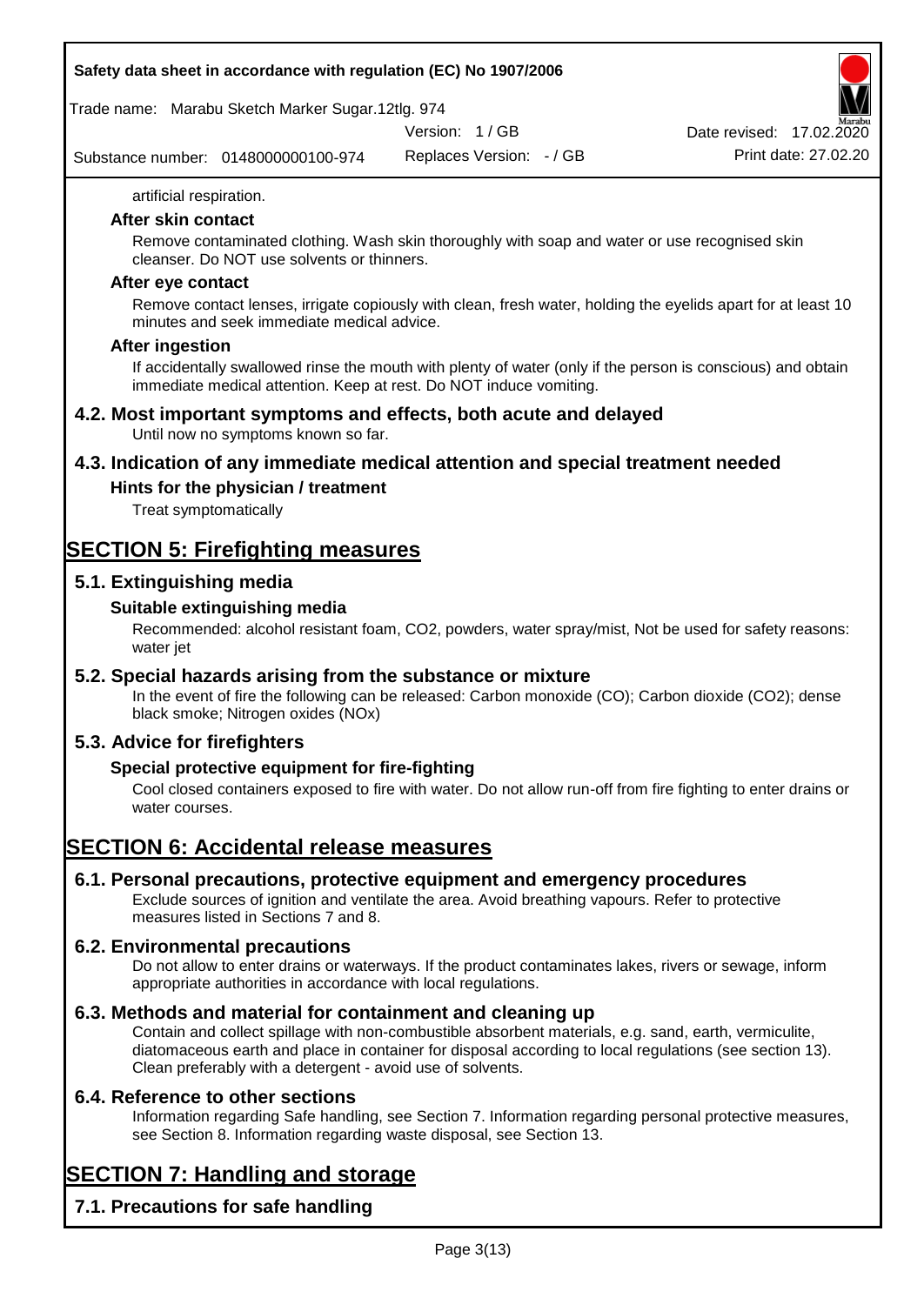|                                                     | Safety data sheet in accordance with regulation (EC) No 1907/2006                                                                                                                                                                                                                                                                                                                                                                                                                                                                                                                                                                                                                                                                                                                                                                                                                                                                                                                                                                                                                                                                                                                           |             |                                          |  |      |        |                          |
|-----------------------------------------------------|---------------------------------------------------------------------------------------------------------------------------------------------------------------------------------------------------------------------------------------------------------------------------------------------------------------------------------------------------------------------------------------------------------------------------------------------------------------------------------------------------------------------------------------------------------------------------------------------------------------------------------------------------------------------------------------------------------------------------------------------------------------------------------------------------------------------------------------------------------------------------------------------------------------------------------------------------------------------------------------------------------------------------------------------------------------------------------------------------------------------------------------------------------------------------------------------|-------------|------------------------------------------|--|------|--------|--------------------------|
|                                                     | Trade name: Marabu Sketch Marker Sugar.12tlg. 974                                                                                                                                                                                                                                                                                                                                                                                                                                                                                                                                                                                                                                                                                                                                                                                                                                                                                                                                                                                                                                                                                                                                           |             |                                          |  |      |        |                          |
|                                                     |                                                                                                                                                                                                                                                                                                                                                                                                                                                                                                                                                                                                                                                                                                                                                                                                                                                                                                                                                                                                                                                                                                                                                                                             |             | Version: 1/GB                            |  |      |        | Date revised: 17.02.2020 |
|                                                     | Substance number: 0148000000100-974                                                                                                                                                                                                                                                                                                                                                                                                                                                                                                                                                                                                                                                                                                                                                                                                                                                                                                                                                                                                                                                                                                                                                         |             | Replaces Version: - / GB                 |  |      |        | Print date: 27.02.20     |
| Advice on safe handling                             | Prevent the creation of flammable or explosive concentrations of vapour in air and avoid vapour<br>concentration higher than the occupational exposure limits. In addition, the product should only be used<br>in areas from which all naked lights and other sources of ignition have been excluded. Electrical<br>equipment should be protected to the appropriate standard. Mixture may charge electrostatically: always<br>use earthing leads when transferring from one container to another. Operators should wear anti-static<br>footwear and clothing and floors should be of the conducting type. Isolate from sources of heat, sparks<br>and open flame. No sparking tools should be used. Avoid skin and eye contact. Avoid the inhalation of<br>particulates and spray mist arising from the application of this mixture. Smoking, eating and drinking shall<br>be prohibited in application area. For personal protection see Section 8. Never use pressure to empty:<br>container is not a pressure vessel. Always keep in containers of same material as the original one.<br>Comply with the health and safety at work laws. Do not allow to enter drains or water courses. |             |                                          |  |      |        |                          |
| air.                                                | Advice on protection against fire and explosion<br>Vapours are heavier than air and may spread along floors. Vapours may form explosive mixtures with                                                                                                                                                                                                                                                                                                                                                                                                                                                                                                                                                                                                                                                                                                                                                                                                                                                                                                                                                                                                                                       |             |                                          |  |      |        |                          |
|                                                     | Classification of fires / temperature class / Ignition group / Dust explosion class                                                                                                                                                                                                                                                                                                                                                                                                                                                                                                                                                                                                                                                                                                                                                                                                                                                                                                                                                                                                                                                                                                         |             |                                          |  |      |        |                          |
| <b>Classification of fires</b><br>Temperature class |                                                                                                                                                                                                                                                                                                                                                                                                                                                                                                                                                                                                                                                                                                                                                                                                                                                                                                                                                                                                                                                                                                                                                                                             | T3          | B (Combustible liquid substances)        |  |      |        |                          |
|                                                     | 7.2. Conditions for safe storage, including any incompatibilities                                                                                                                                                                                                                                                                                                                                                                                                                                                                                                                                                                                                                                                                                                                                                                                                                                                                                                                                                                                                                                                                                                                           |             |                                          |  |      |        |                          |
|                                                     | Requirements for storage rooms and vessels                                                                                                                                                                                                                                                                                                                                                                                                                                                                                                                                                                                                                                                                                                                                                                                                                                                                                                                                                                                                                                                                                                                                                  |             |                                          |  |      |        |                          |
|                                                     | Electrical installations/working materials must comply with the local applied technological safety<br>standards. Storage rooms in which filling operations take place must have a conducting floor. Store in<br>accordance with national regulation<br>Hints on storage assembly                                                                                                                                                                                                                                                                                                                                                                                                                                                                                                                                                                                                                                                                                                                                                                                                                                                                                                            |             |                                          |  |      |        |                          |
|                                                     | Store away from oxidising agents, from strongly alkaline and strongly acid materials.                                                                                                                                                                                                                                                                                                                                                                                                                                                                                                                                                                                                                                                                                                                                                                                                                                                                                                                                                                                                                                                                                                       |             |                                          |  |      |        |                          |
|                                                     | <b>Further information on storage conditions</b><br>Observe label precautions. Store between 15 and 30 °C in a dry, well ventilated place away from<br>sources of heat and direct sunlight. Keep container tightly closed. Keep away from sources of ignition.<br>No smoking. Prevent unauthorised access. Containers which are opened must be carefully resealed and<br>kept upright to prevent leakage.                                                                                                                                                                                                                                                                                                                                                                                                                                                                                                                                                                                                                                                                                                                                                                                   |             |                                          |  |      |        |                          |
| 7.3. Specific end use(s)<br>Paint                   |                                                                                                                                                                                                                                                                                                                                                                                                                                                                                                                                                                                                                                                                                                                                                                                                                                                                                                                                                                                                                                                                                                                                                                                             |             |                                          |  |      |        |                          |
|                                                     | <b>SECTION 8: Exposure controls/personal protection</b>                                                                                                                                                                                                                                                                                                                                                                                                                                                                                                                                                                                                                                                                                                                                                                                                                                                                                                                                                                                                                                                                                                                                     |             |                                          |  |      |        |                          |
| 8.1. Control parameters                             |                                                                                                                                                                                                                                                                                                                                                                                                                                                                                                                                                                                                                                                                                                                                                                                                                                                                                                                                                                                                                                                                                                                                                                                             |             |                                          |  |      |        |                          |
| <b>Exposure limit values</b>                        |                                                                                                                                                                                                                                                                                                                                                                                                                                                                                                                                                                                                                                                                                                                                                                                                                                                                                                                                                                                                                                                                                                                                                                                             |             |                                          |  |      |        |                          |
| <b>Ethanol</b>                                      |                                                                                                                                                                                                                                                                                                                                                                                                                                                                                                                                                                                                                                                                                                                                                                                                                                                                                                                                                                                                                                                                                                                                                                                             |             |                                          |  |      |        |                          |
| List                                                |                                                                                                                                                                                                                                                                                                                                                                                                                                                                                                                                                                                                                                                                                                                                                                                                                                                                                                                                                                                                                                                                                                                                                                                             | <b>EH40</b> |                                          |  |      |        |                          |
| Type                                                |                                                                                                                                                                                                                                                                                                                                                                                                                                                                                                                                                                                                                                                                                                                                                                                                                                                                                                                                                                                                                                                                                                                                                                                             | <b>WEL</b>  |                                          |  |      |        |                          |
| Value<br><b>Status: 2011</b>                        |                                                                                                                                                                                                                                                                                                                                                                                                                                                                                                                                                                                                                                                                                                                                                                                                                                                                                                                                                                                                                                                                                                                                                                                             | 1920        | mg/m <sup>3</sup>                        |  | 1000 | ppm(V) |                          |
| 1-Methoxy-2-propanol                                |                                                                                                                                                                                                                                                                                                                                                                                                                                                                                                                                                                                                                                                                                                                                                                                                                                                                                                                                                                                                                                                                                                                                                                                             |             |                                          |  |      |        |                          |
| List                                                |                                                                                                                                                                                                                                                                                                                                                                                                                                                                                                                                                                                                                                                                                                                                                                                                                                                                                                                                                                                                                                                                                                                                                                                             | <b>EH40</b> |                                          |  |      |        |                          |
| <b>Type</b>                                         |                                                                                                                                                                                                                                                                                                                                                                                                                                                                                                                                                                                                                                                                                                                                                                                                                                                                                                                                                                                                                                                                                                                                                                                             | <b>WEL</b>  |                                          |  |      |        |                          |
| Value                                               |                                                                                                                                                                                                                                                                                                                                                                                                                                                                                                                                                                                                                                                                                                                                                                                                                                                                                                                                                                                                                                                                                                                                                                                             | 375         | mg/m <sup>3</sup>                        |  | 100  | ppm(V) |                          |
|                                                     | Short term exposure limit<br>Skin resorption / sensibilisation: Sk;                                                                                                                                                                                                                                                                                                                                                                                                                                                                                                                                                                                                                                                                                                                                                                                                                                                                                                                                                                                                                                                                                                                         | 560         | mg/m <sup>3</sup><br><b>Status: 2011</b> |  | 150  | ppm(V) |                          |
|                                                     | <b>Derived No/Minimal Effect Levels (DNEL/DMEL)</b>                                                                                                                                                                                                                                                                                                                                                                                                                                                                                                                                                                                                                                                                                                                                                                                                                                                                                                                                                                                                                                                                                                                                         |             |                                          |  |      |        |                          |
| <b>Ethanol</b>                                      |                                                                                                                                                                                                                                                                                                                                                                                                                                                                                                                                                                                                                                                                                                                                                                                                                                                                                                                                                                                                                                                                                                                                                                                             |             |                                          |  |      |        |                          |
| Type of value                                       |                                                                                                                                                                                                                                                                                                                                                                                                                                                                                                                                                                                                                                                                                                                                                                                                                                                                                                                                                                                                                                                                                                                                                                                             |             | Derived No Effect Level (DNEL)           |  |      |        |                          |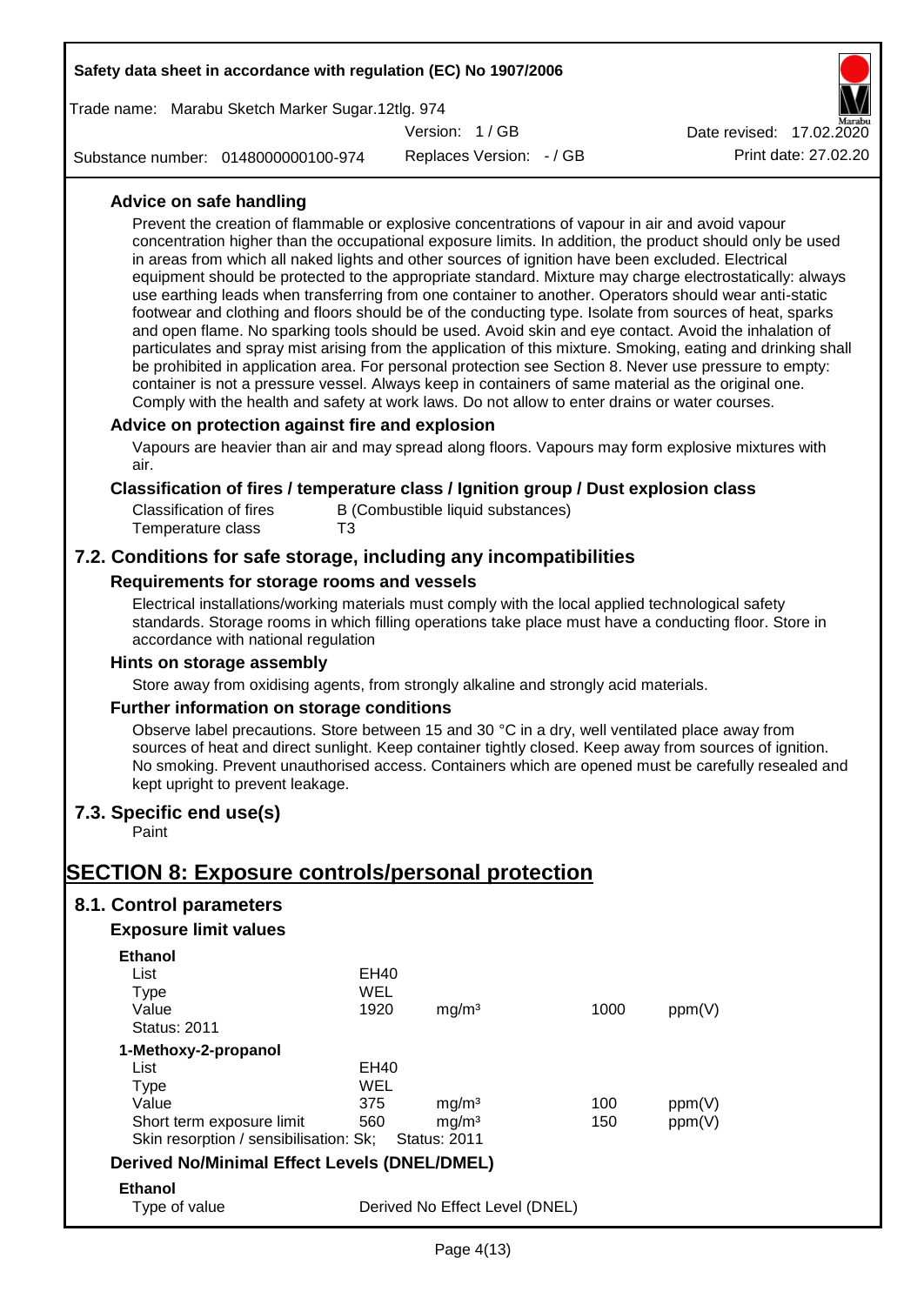| Safety data sheet in accordance with regulation (EC) No 1907/2006 |                                |                          |
|-------------------------------------------------------------------|--------------------------------|--------------------------|
| Trade name: Marabu Sketch Marker Sugar.12tlg. 974                 |                                |                          |
|                                                                   | Version: 1/GB                  | Date revised: 17.02.2020 |
| Substance number: 0148000000100-974                               | Replaces Version: - / GB       | Print date: 27.02.20     |
| Reference group                                                   | Worker                         |                          |
| Duration of exposure                                              | Long term                      |                          |
| Route of exposure                                                 | inhalative                     |                          |
| Mode of action                                                    | Systemic effects               |                          |
| Concentration                                                     | 950                            | mg/m <sup>3</sup>        |
| Type of value                                                     | Derived No Effect Level (DNEL) |                          |
| Reference group                                                   | Worker                         |                          |
| Duration of exposure                                              | Short term                     |                          |
| Route of exposure                                                 | inhalative                     |                          |
| Mode of action                                                    | Local effects                  |                          |
| Concentration                                                     | 1900                           | mg/m <sup>3</sup>        |
| Type of value                                                     | Derived No Effect Level (DNEL) |                          |
| Reference group                                                   | Worker                         |                          |
| Duration of exposure                                              | Long term                      |                          |
| Route of exposure                                                 | dermal                         |                          |
| Mode of action                                                    | Systemic effects               |                          |
| Concentration                                                     | 343                            | mg/kg/d                  |
|                                                                   |                                |                          |
| Type of value                                                     | Derived No Effect Level (DNEL) |                          |
| Reference group                                                   | Consumer                       |                          |
| Duration of exposure                                              | Long term                      |                          |
| Route of exposure<br>Mode of action                               | inhalative                     |                          |
| Concentration                                                     | Systemic effects<br>114        | mg/m <sup>3</sup>        |
|                                                                   |                                |                          |
| Type of value                                                     | Derived No Effect Level (DNEL) |                          |
| Reference group                                                   | Consumer                       |                          |
| Duration of exposure                                              | Short term                     |                          |
| Route of exposure                                                 | inhalative                     |                          |
| Mode of action                                                    | Local effects                  |                          |
| Concentration                                                     | 950                            | mg/m <sup>3</sup>        |
| Type of value                                                     | Derived No Effect Level (DNEL) |                          |
| Reference group                                                   | Consumer                       |                          |
| Duration of exposure                                              | Long term                      |                          |
| Route of exposure                                                 | dermal                         |                          |
| Mode of action                                                    | Systemic effects               |                          |
| Concentration                                                     | 206                            | mg/kg/d                  |
| Type of value                                                     | Derived No Effect Level (DNEL) |                          |
| Reference group                                                   | Consumer                       |                          |
| Duration of exposure                                              | Long term                      |                          |
| Route of exposure                                                 | oral                           |                          |
| Mode of action                                                    | Systemic effects               |                          |
| Concentration                                                     | 87                             | mg/kg/d                  |
|                                                                   |                                |                          |
| 1-Methoxy-2-propanol                                              |                                |                          |
| Type of value                                                     | Derived No Effect Level (DNEL) |                          |
| Reference group                                                   | Worker                         |                          |
| Duration of exposure                                              | Acute                          |                          |
| Route of exposure                                                 | inhalative                     |                          |
| Mode of action                                                    | Local effects                  |                          |
| Concentration                                                     | 553,5                          | mg/m <sup>3</sup>        |
| Type of value                                                     | Derived No Effect Level (DNEL) |                          |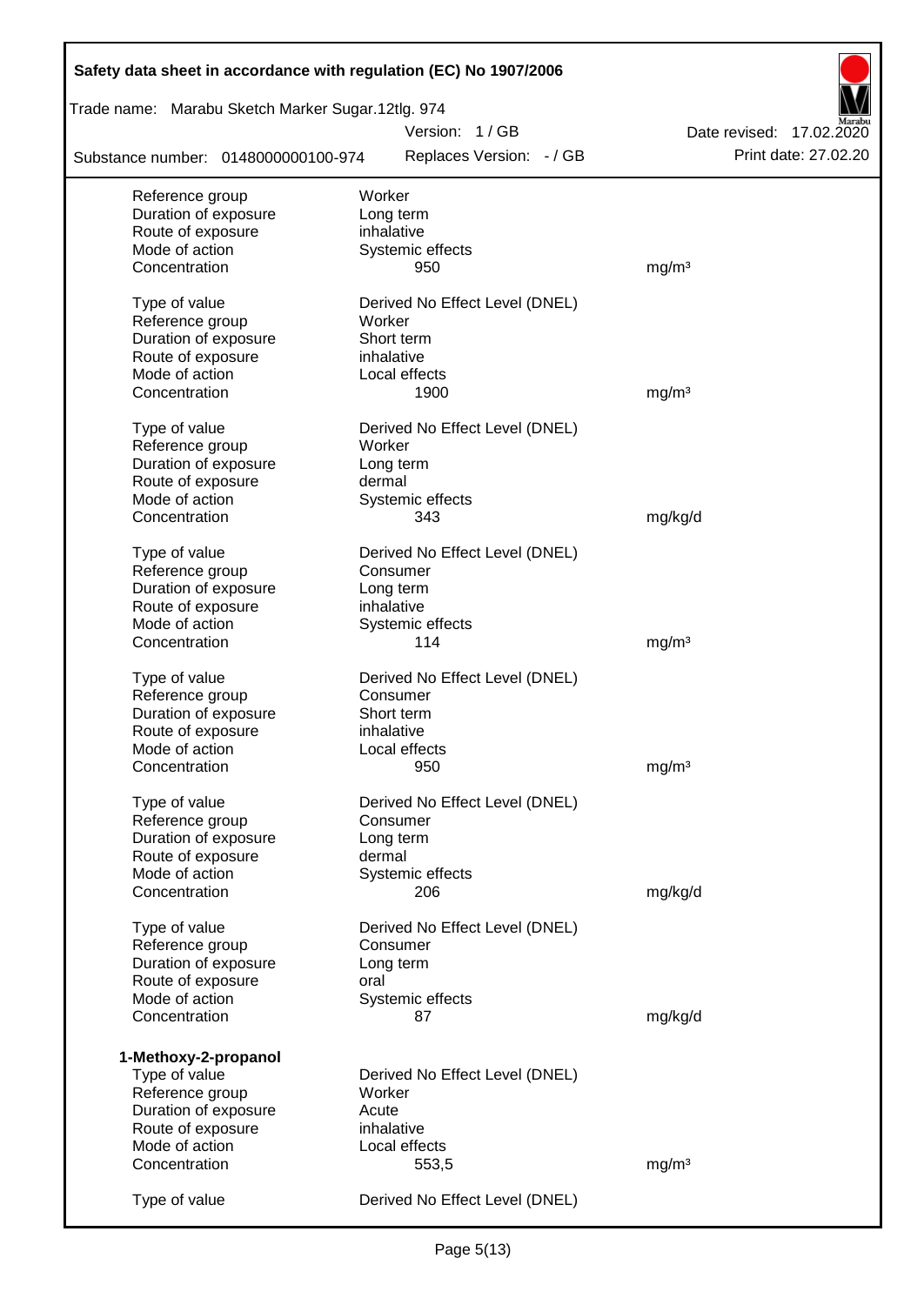| Safety data sheet in accordance with regulation (EC) No 1907/2006 |                                           |                                                  |
|-------------------------------------------------------------------|-------------------------------------------|--------------------------------------------------|
| Trade name: Marabu Sketch Marker Sugar.12tlg. 974                 |                                           |                                                  |
| Substance number: 0148000000100-974                               | Version: 1/GB<br>Replaces Version: - / GB | Date revised: 17.02.2020<br>Print date: 27.02.20 |
|                                                                   |                                           |                                                  |
| Reference group                                                   | Worker                                    |                                                  |
| Duration of exposure<br>Route of exposure                         | Long term<br>dermal                       |                                                  |
| Mode of action                                                    | Systemic effects                          |                                                  |
| Concentration                                                     | 50,6                                      | mg/person/                                       |
|                                                                   |                                           | d                                                |
| Type of value                                                     | Derived No Effect Level (DNEL)            |                                                  |
| Reference group                                                   | Worker                                    |                                                  |
| Duration of exposure                                              | Long term                                 |                                                  |
| Route of exposure                                                 | inhalative                                |                                                  |
| Mode of action                                                    | Systemic effects                          |                                                  |
| Concentration                                                     | 369                                       | mg/m <sup>3</sup>                                |
| Type of value                                                     | Derived No Effect Level (DNEL)            |                                                  |
| Reference group                                                   | <b>General Population</b>                 |                                                  |
| Duration of exposure                                              | Long term                                 |                                                  |
| Route of exposure                                                 | dermal                                    |                                                  |
| Mode of action<br>Concentration                                   | Systemic effects                          |                                                  |
|                                                                   | 18,1                                      | mg/kg                                            |
| Type of value                                                     | Derived No Effect Level (DNEL)            |                                                  |
| Reference group                                                   | <b>General Population</b>                 |                                                  |
| Duration of exposure                                              | Long term                                 |                                                  |
| Route of exposure                                                 | inhalative                                |                                                  |
| Mode of action                                                    | Systemic effects                          |                                                  |
| Concentration                                                     | 43,9                                      | mg/m <sup>3</sup>                                |
| Type of value                                                     | Derived No Effect Level (DNEL)            |                                                  |
| Reference group                                                   | <b>General Population</b>                 |                                                  |
| Duration of exposure                                              | Long term                                 |                                                  |
| Route of exposure                                                 | oral                                      |                                                  |
| Mode of action                                                    | Systemic effects                          |                                                  |
| Concentration                                                     | 3,3                                       | mg/kg/d                                          |
| <b>Predicted No Effect Concentration (PNEC)</b>                   |                                           |                                                  |
| <b>Ethanol</b>                                                    |                                           |                                                  |
| Type of value                                                     | <b>PNEC</b>                               |                                                  |
| <b>Type</b>                                                       | Freshwater                                |                                                  |
| Concentration                                                     | 0,96                                      | mg/l                                             |
| Type of value                                                     | <b>PNEC</b>                               |                                                  |
| <b>Type</b>                                                       | Saltwater                                 |                                                  |
| Concentration                                                     | 0,79                                      | mg/l                                             |
| Type of value                                                     | <b>PNEC</b>                               |                                                  |
| <b>Type</b>                                                       | Water (intermittent release)              |                                                  |
| Concentration                                                     | 2,75                                      | mg/l                                             |
| Type of value                                                     | <b>PNEC</b>                               |                                                  |
| <b>Type</b>                                                       | Sewage treatment plant (STP)              |                                                  |
| Concentration                                                     | 580                                       | mg/l                                             |
| Type of value                                                     | <b>PNEC</b>                               |                                                  |
| <b>Type</b>                                                       | Freshwater sediment                       |                                                  |
| Concentration                                                     | 3,6                                       | mg/kg                                            |
|                                                                   |                                           |                                                  |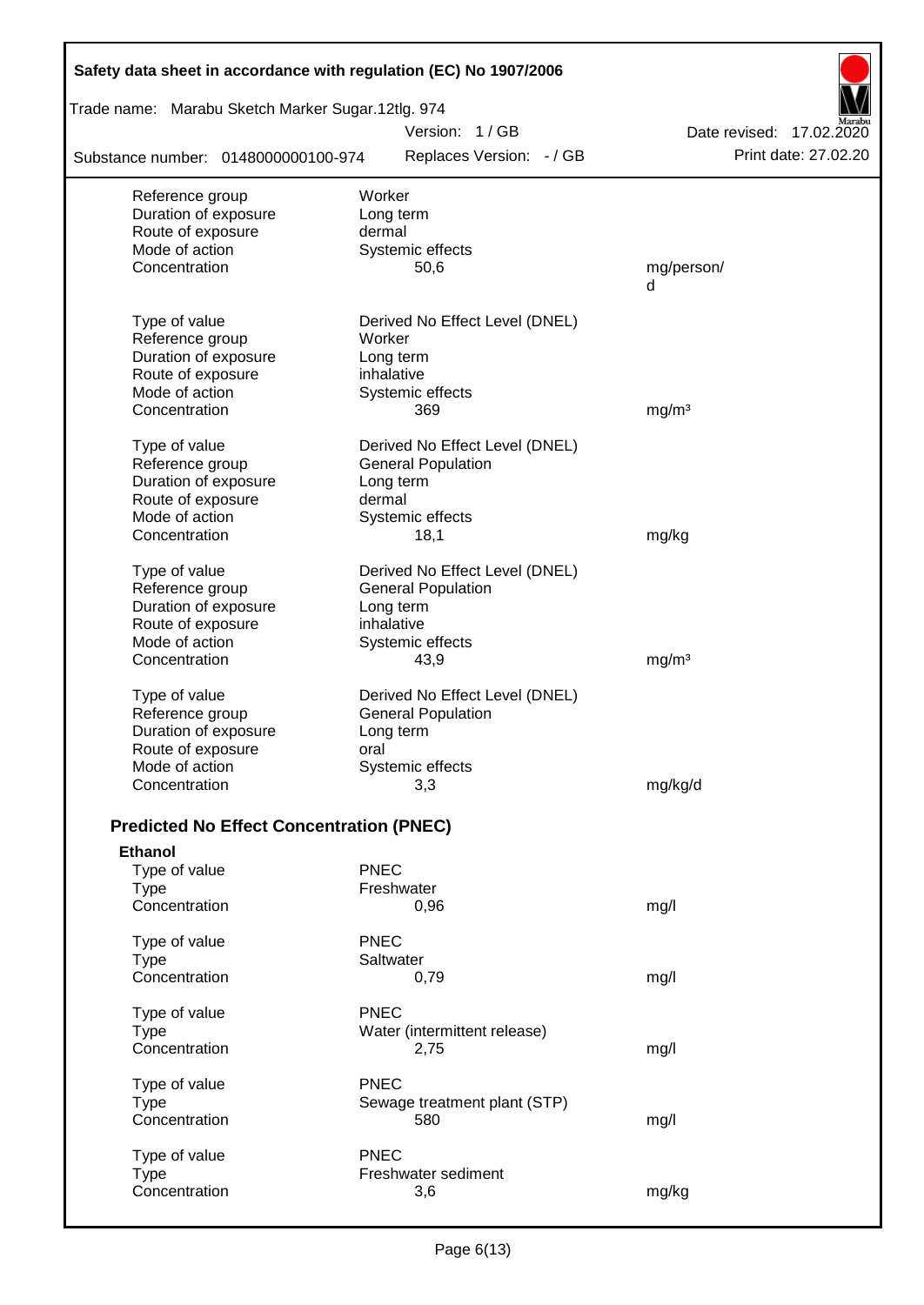| Safety data sheet in accordance with regulation (EC) No 1907/2006 |                 |                              |                             |
|-------------------------------------------------------------------|-----------------|------------------------------|-----------------------------|
| Trade name: Marabu Sketch Marker Sugar.12tlg. 974                 |                 |                              |                             |
|                                                                   |                 | Version: 1/GB                | Date revised:<br>17.02.2020 |
| Substance number: 0148000000100-974                               |                 | Replaces Version: - / GB     | Print date: 27.02.20        |
| Type of value                                                     | <b>PNEC</b>     |                              |                             |
| <b>Type</b>                                                       | Marine sediment |                              |                             |
| Concentration                                                     | 2,9             |                              | mg/kg                       |
| Type of value                                                     | <b>PNEC</b>     |                              |                             |
| <b>Type</b>                                                       | Soil            |                              |                             |
| Concentration                                                     | 0,63            |                              | mg/kg                       |
| 1-Methoxy-2-propanol                                              |                 |                              |                             |
| Type of value                                                     | <b>PNEC</b>     |                              |                             |
| Type                                                              | Freshwater      |                              |                             |
| Concentration                                                     | 10              |                              | mg/l                        |
|                                                                   |                 |                              |                             |
| Type of value                                                     | <b>PNEC</b>     |                              |                             |
| <b>Type</b>                                                       | Water           |                              |                             |
| Concentration                                                     | 41,6            |                              | mg/kg                       |
| Type of value                                                     | <b>PNEC</b>     |                              |                             |
| Type                                                              | Sediment        |                              |                             |
| Concentration                                                     | 41,6            |                              | mg/kg                       |
|                                                                   |                 |                              |                             |
| Type of value                                                     | <b>PNEC</b>     |                              |                             |
| Type                                                              | Marine sediment |                              |                             |
| Concentration                                                     | 4,17            |                              | mg/kg                       |
| Type of value                                                     | <b>PNEC</b>     |                              |                             |
| Type                                                              | Soil            |                              |                             |
| Concentration                                                     | 2,47            |                              | mg/kg                       |
| Type of value                                                     | <b>PNEC</b>     |                              |                             |
| <b>Type</b>                                                       |                 | Sewage treatment plant (STP) |                             |
| Concentration                                                     | 100             |                              | mg/l                        |
|                                                                   |                 |                              |                             |

# **8.2. Exposure controls**

#### **Exposure controls**

Provide adequate ventilation. Where reasonably practicable this should be achieved by the use of local exhaust ventilation and good general extraction. If these are not sufficient to maintain concentrations of particulates and solvent vapour below the OEL, suitable respiratory protection must be worn.

#### **Respiratory protection**

If workers are exposed to concentrations above the exposure limit they must use appropriate, certified respirators. Full mask, filter A

# **Hand protection**

There is no one glove material or combination of materials that will give unlimited resistance to any individual or combination of chemicals.

For prolonged or repeated handling nitrile rubber gloves with textile undergloves are required.

| Material thickness |  | mm  |
|--------------------|--|-----|
| Breakthrough time  |  | mın |

The breakthrough time must be greater than the end use time of the product.

The instructions and information provided by the glove manufacturer on use, storage, maintenance and replacement must be followed.

Gloves should be replaced regularly and if there is any sign of damage to the glove material.

Always ensure that gloves are free from defects and that they are stored and used correctly.

The performance or effectiveness of the glove may be reduced by physical/ chemical damage and poor maintenance.

Barrier creams may help to protect the exposed areas of the skin, they should however not be applied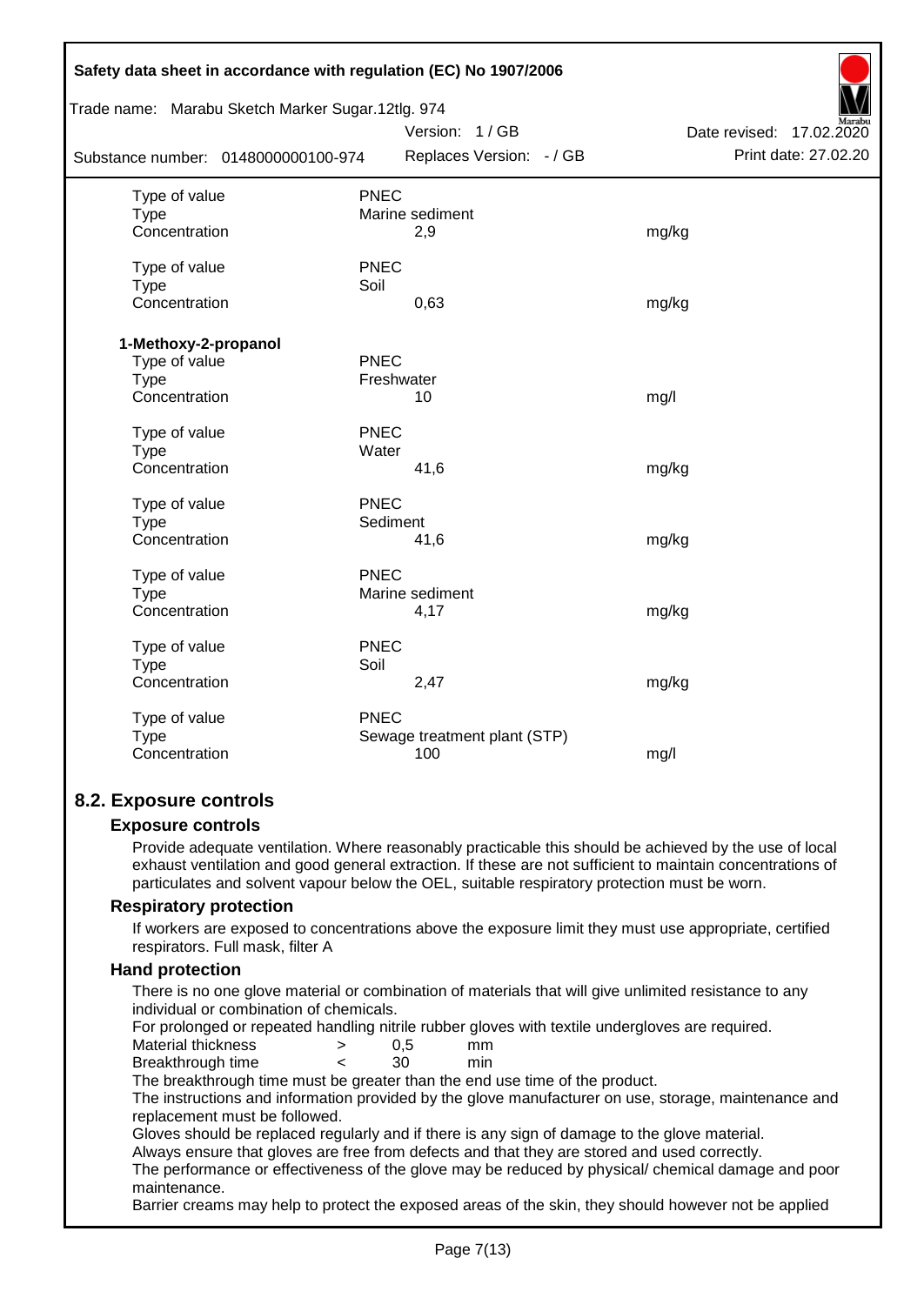| Safety data sheet in accordance with regulation (EC) No 1907/2006         |                                 |             |                          |
|---------------------------------------------------------------------------|---------------------------------|-------------|--------------------------|
| Trade name: Marabu Sketch Marker Sugar.12tlg. 974                         |                                 |             |                          |
|                                                                           | Version: 1/GB                   |             | Date revised: 17.02.2020 |
| Substance number: 0148000000100-974                                       | Replaces Version: - / GB        |             | Print date: 27.02.20     |
| once exposure has occurred.                                               |                                 |             |                          |
| Eye protection                                                            |                                 |             |                          |
| Use safety eyewear designed to protect against splash of liquids.         |                                 |             |                          |
| <b>Body protection</b>                                                    |                                 |             |                          |
| Cotton or cotton/synthetic overalls or coveralls are normally suitable.   |                                 |             |                          |
| <b>SECTION 9: Physical and chemical properties</b>                        |                                 |             |                          |
|                                                                           |                                 |             |                          |
| 9.1. Information on basic physical and chemical properties<br><b>Form</b> | Liquid                          |             |                          |
| <b>Colour</b>                                                             | black                           |             |                          |
| <b>Odour</b>                                                              | solvent-like                    |             |                          |
| <b>Odour threshold</b>                                                    |                                 |             |                          |
| Remarks                                                                   | No data available               |             |                          |
| pH value                                                                  |                                 |             |                          |
| Remarks                                                                   | Not applicable                  |             |                          |
| <b>Melting point</b>                                                      |                                 |             |                          |
| Remarks                                                                   | not determined                  |             |                          |
| <b>Freezing point</b>                                                     |                                 |             |                          |
| Remarks                                                                   | not determined                  |             |                          |
| Initial boiling point and boiling range                                   |                                 |             |                          |
| Value                                                                     | 78<br>appr.                     | $^{\circ}C$ |                          |
| <b>Flash point</b>                                                        |                                 |             |                          |
| Value                                                                     | 12                              | °C          |                          |
| Evaporation rate (ether $= 1$ ) :                                         |                                 |             |                          |
| Remarks                                                                   | not determined                  |             |                          |
| Flammability (solid, gas)                                                 |                                 |             |                          |
| Not applicable                                                            |                                 |             |                          |
| Upper/lower flammability or explosive limits                              |                                 |             |                          |
| Lower explosion limit                                                     | 1,5<br>appr.                    | %(V)        |                          |
| Upper explosion limit<br>Source                                           | 15<br>appr.<br>Literature value | %(V)        |                          |
| Vapour pressure                                                           |                                 |             |                          |
| Value                                                                     | 59<br>appr.                     | hPa         |                          |
| <b>Vapour density</b>                                                     |                                 |             |                          |
| Remarks                                                                   | not determined                  |             |                          |
| <b>Density</b>                                                            |                                 |             |                          |
| Remarks                                                                   | not determined                  |             |                          |
| Solubility in water                                                       |                                 |             |                          |
| Remarks                                                                   | partially miscible              |             |                          |
| Partition coefficient: n-octanol/water                                    |                                 |             |                          |
| Remarks                                                                   | Not applicable                  |             |                          |
| Ignition temperature                                                      |                                 |             |                          |
| Value                                                                     | 287<br>appr.                    | $^{\circ}C$ |                          |
| Source                                                                    | Literature value                |             |                          |
| <b>Efflux time</b>                                                        |                                 |             |                          |
| Value                                                                     | 12<br>$\,<$                     | S           |                          |
| Temperature                                                               | $^{\circ}C$<br>20               |             |                          |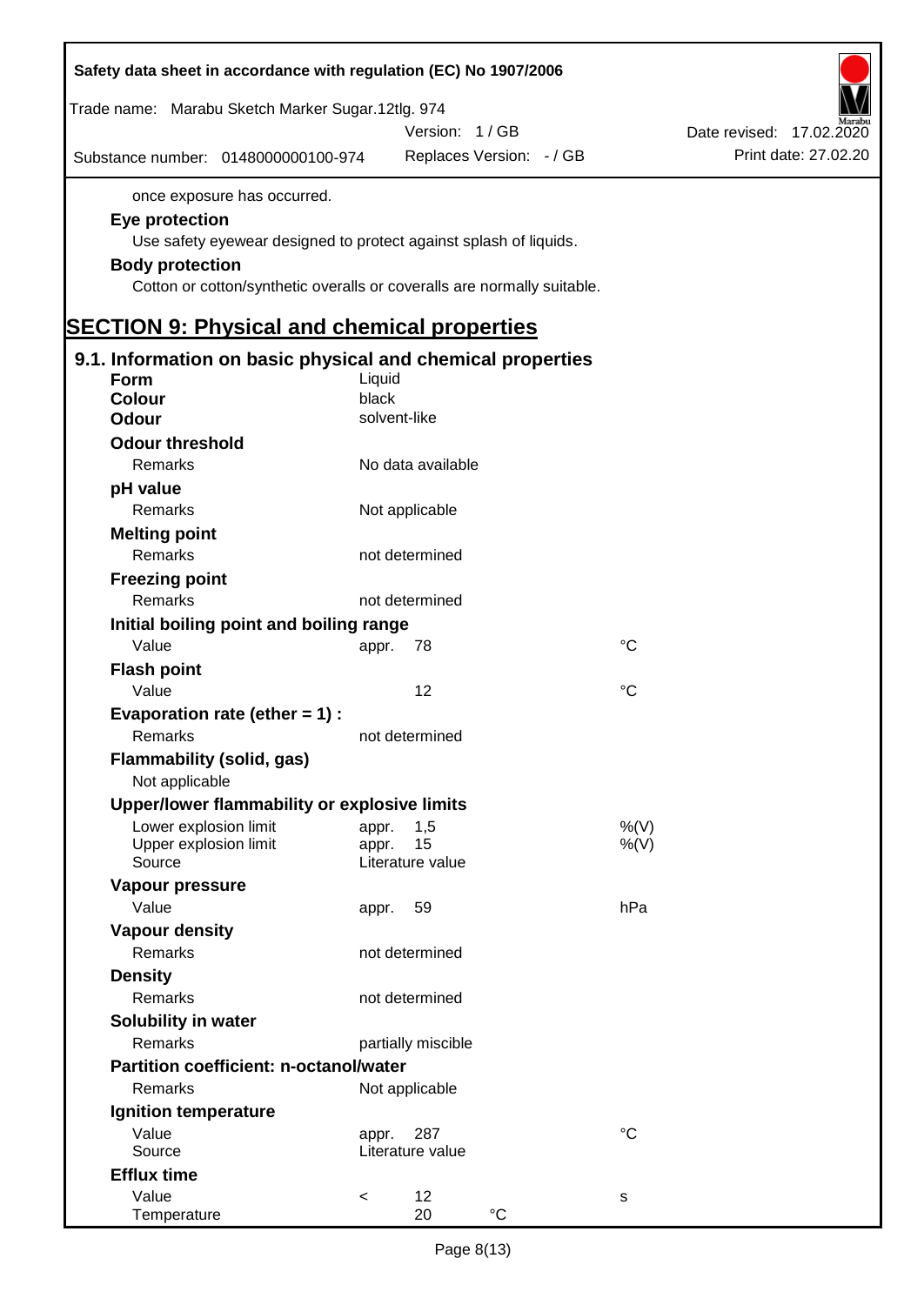| Safety data sheet in accordance with regulation (EC) No 1907/2006                                                                                                     |          |                                                                   |       |                          |                      |
|-----------------------------------------------------------------------------------------------------------------------------------------------------------------------|----------|-------------------------------------------------------------------|-------|--------------------------|----------------------|
| Trade name: Marabu Sketch Marker Sugar.12tlg. 974                                                                                                                     |          |                                                                   |       |                          |                      |
|                                                                                                                                                                       |          | Version: 1/GB                                                     |       | Date revised: 17.02.2020 |                      |
| Substance number: 0148000000100-974                                                                                                                                   |          | Replaces Version: - / GB                                          |       |                          | Print date: 27,02.20 |
| Method                                                                                                                                                                |          | DIN 53211 4 mm                                                    |       |                          |                      |
| <b>Explosive properties</b>                                                                                                                                           |          |                                                                   |       |                          |                      |
| evaluation                                                                                                                                                            | no       |                                                                   |       |                          |                      |
| <b>Oxidising properties</b><br>evaluation                                                                                                                             |          | None known                                                        |       |                          |                      |
| 9.2. Other information<br><b>Other information</b><br>The physical specifications are approximate values and refer to the used safety relevant component(s).          |          |                                                                   |       |                          |                      |
| <b>SECTION 10: Stability and reactivity</b>                                                                                                                           |          |                                                                   |       |                          |                      |
| 10.1. Reactivity<br>No hazardous reactions when stored and handled according to prescribed instructions.                                                              |          |                                                                   |       |                          |                      |
| 10.2. Chemical stability<br>Stable under recommended storage and handling conditions (see section 7).                                                                 |          |                                                                   |       |                          |                      |
| 10.3. Possibility of hazardous reactions<br>Keep away from oxidising agents, strongly alkaline and strongly acid materials in order to avoid<br>exothermic reactions. |          |                                                                   |       |                          |                      |
| 10.4. Conditions to avoid<br>When exposed to high temperatures may produce hazardous decomposition products.                                                          |          |                                                                   |       |                          |                      |
| 10.5. Incompatible materials<br>No hazardous reactions when stored and handled according to prescribed instructions.                                                  |          |                                                                   |       |                          |                      |
| 10.6. Hazardous decomposition products<br>See chapter 5.2 (Firefighting measures - Special hazards arising from the substance or mixture).                            |          |                                                                   |       |                          |                      |
| <b>SECTION 11: Toxicological information</b>                                                                                                                          |          |                                                                   |       |                          |                      |
| 11.1. Information on toxicological effects                                                                                                                            |          |                                                                   |       |                          |                      |
| <b>Acute oral toxicity</b>                                                                                                                                            |          |                                                                   |       |                          |                      |
| Remarks                                                                                                                                                               |          | Based on available data, the classification criteria are not met. |       |                          |                      |
| <b>Acute oral toxicity (Components)</b>                                                                                                                               |          |                                                                   |       |                          |                      |
| 1-Methoxy-2-propanol<br>Species<br>LD50                                                                                                                               | rat      | 5200                                                              | mg/kg |                          |                      |
| <b>Acute dermal toxicity</b><br>Remarks                                                                                                                               |          | Based on available data, the classification criteria are not met. |       |                          |                      |
| <b>Acute dermal toxicity (Components)</b>                                                                                                                             |          |                                                                   |       |                          |                      |
| 1-Methoxy-2-propanol                                                                                                                                                  |          |                                                                   |       |                          |                      |
| Species<br>LD50                                                                                                                                                       | rabbit   | 14000                                                             | mg/kg |                          |                      |
| <b>Acute inhalational toxicity</b><br>Remarks                                                                                                                         |          | Based on available data, the classification criteria are not met. |       |                          |                      |
| <b>Skin corrosion/irritation</b>                                                                                                                                      |          |                                                                   |       |                          |                      |
| Remarks                                                                                                                                                               |          | Based on available data, the classification criteria are not met. |       |                          |                      |
| Serious eye damage/irritation                                                                                                                                         |          |                                                                   |       |                          |                      |
| evaluation<br>Remarks                                                                                                                                                 | irritant | The classification criteria are met.                              |       |                          |                      |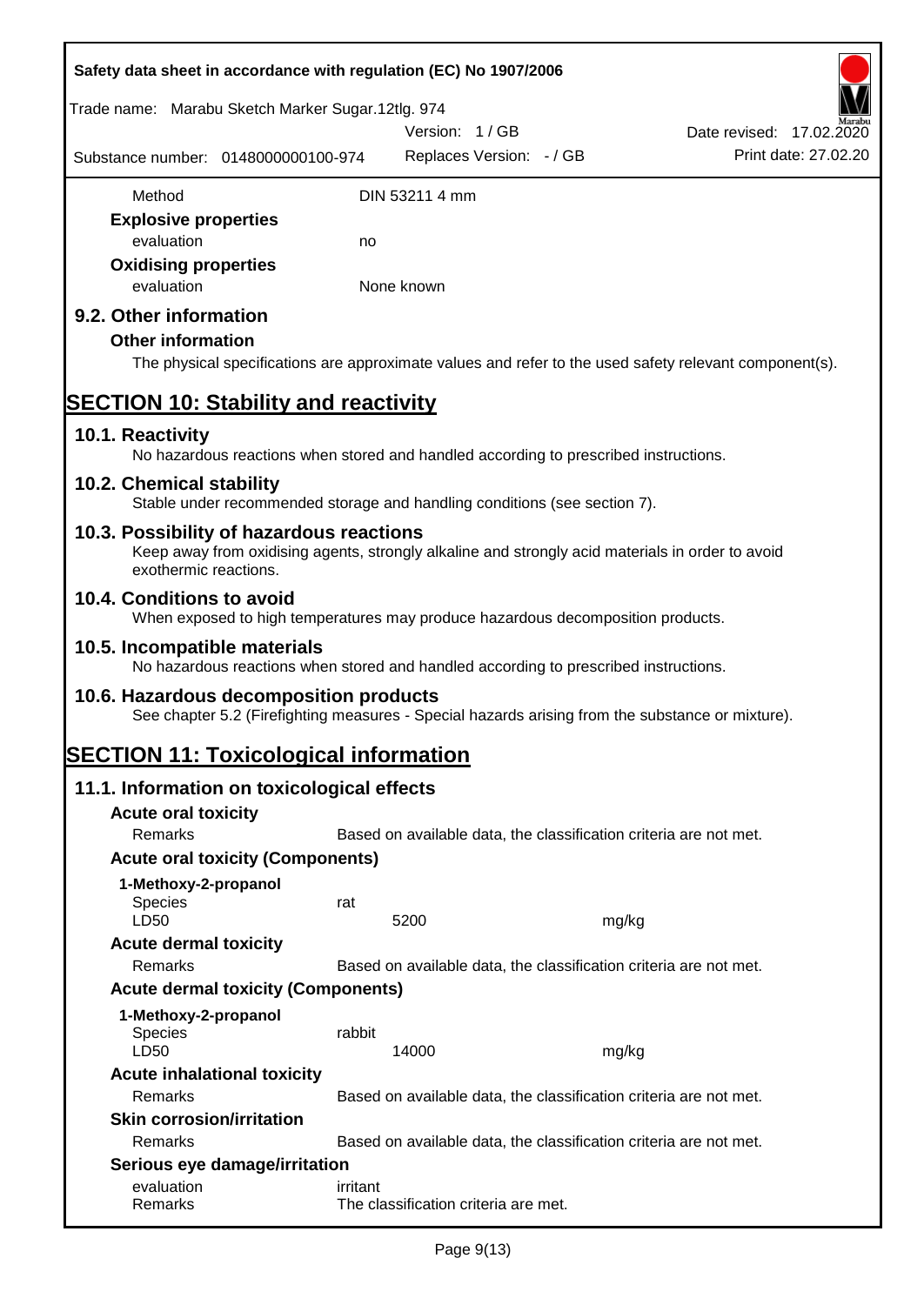Trade name: Marabu Sketch Marker Sugar.12tlg. 974

Version: 1 / GB Replaces Version: - / GB Print date: 27.02.20



| <b>Sensitization</b>                         |                                                                   |
|----------------------------------------------|-------------------------------------------------------------------|
| <b>Remarks</b>                               | Based on available data, the classification criteria are not met. |
| <b>Mutagenicity</b>                          |                                                                   |
| <b>Remarks</b>                               | Based on available data, the classification criteria are not met. |
| <b>Reproductive toxicity</b>                 |                                                                   |
| Remarks                                      | Based on available data, the classification criteria are not met. |
| Carcinogenicity                              |                                                                   |
| <b>Remarks</b>                               | Based on available data, the classification criteria are not met. |
| <b>Specific Target Organ Toxicity (STOT)</b> |                                                                   |
| Single exposure                              |                                                                   |
| <b>Remarks</b>                               | The classification criteria are met.                              |
| evaluation                                   | May cause drowsiness or dizziness.                                |
| <b>Repeated exposure</b>                     |                                                                   |

Remarks Based on available data, the classification criteria are not met.

#### **Aspiration hazard**

Based on available data, the classification criteria are not met.

#### **Experience in practice**

Exposure to component solvents vapours concentration in excess of the stated occupational exposure limit may result in adverse health effects such as mucous membrane and respiratory system irritation and adverse effects on kidney, liver and central nervous system. Symptoms and signs include headache, dizziness, fatigue, muscular weakness, drowsiness and in extreme cases, loss of consciousness. Solvents may cause some of the above effects by absorption through the skin. Repeated or prolonged contact with the mixture may cause removal of natural fat from the skin resulting in non-allergic contact dermatitis and absorption through the skin. The liquid splashed in the eyes may cause irritation and reversible damage. Ingestion may cause nausea, diarrhoea and vomiting. This takes into account, where known, delayed and immediate effects and also chronic effects of components from short-term and long-term exposure by oral, inhalation and dermal routes of exposure and eye contact.

# **Other information**

There are no data available on the mixture itself.

The mixture has been assessed following the additivity method of the CLP Regulation (EC) No 1272/2008 and classified for toxicological hazards accordingly.

# **SECTION 12: Ecological information**

# **12.1. Toxicity**

# **General information**

There are no data available on the mixture itself.Do not allow to enter drains or water courses.The mixture has been assessed following the summation method of the CLP Regulation (EC) No 1272/2008 and is not classified as dangerous for the environment.

# **Fish toxicity (Components)**

| 1-Methoxy-2-propanol                 |   |               |                              |      |
|--------------------------------------|---|---------------|------------------------------|------|
| <b>Species</b>                       |   |               | golden orfe (Leuciscus idus) |      |
| LC0                                  | > | 4600          |                              | mq/l |
| Duration of exposure                 |   | 96            | h                            |      |
| <b>Daphnia toxicity (Components)</b> |   |               |                              |      |
| 1-Methoxy-2-propanol                 |   |               |                              |      |
| <b>Species</b>                       |   | Daphnia magna |                              |      |
| EC <sub>50</sub>                     |   | 23300         |                              | mq/  |
| Duration of exposure                 |   | 48            | h                            |      |
| <b>Algae toxicity (Components)</b>   |   |               |                              |      |

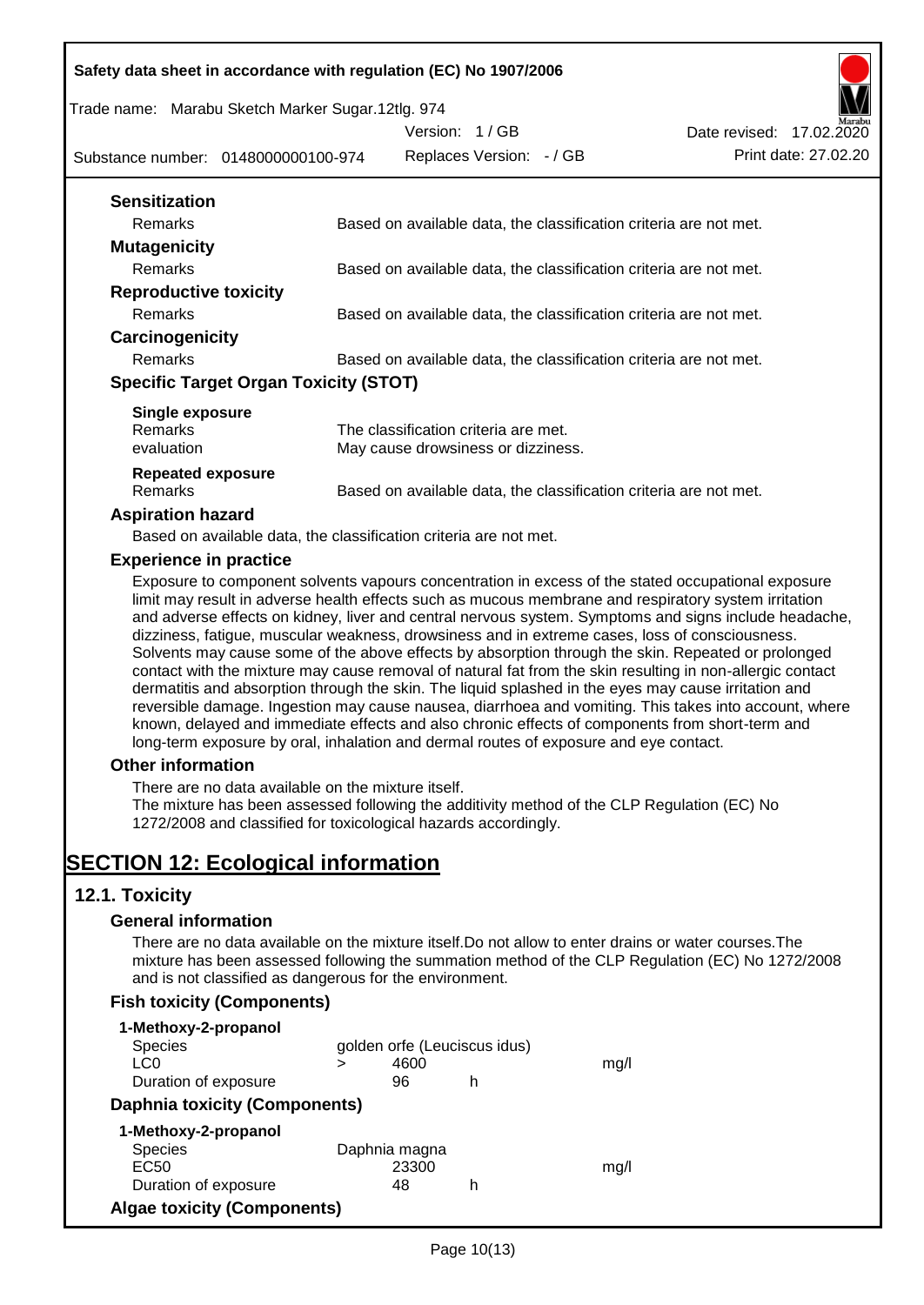| Safety data sheet in accordance with regulation (EC) No 1907/2006                                                                                                                     |           |                          |                          |                                                                                                                                                                                                                                                                                                                                                          |
|---------------------------------------------------------------------------------------------------------------------------------------------------------------------------------------|-----------|--------------------------|--------------------------|----------------------------------------------------------------------------------------------------------------------------------------------------------------------------------------------------------------------------------------------------------------------------------------------------------------------------------------------------------|
| Trade name: Marabu Sketch Marker Sugar.12tlg. 974                                                                                                                                     |           | Version: 1/GB            |                          | Date revised: 17.02.2020                                                                                                                                                                                                                                                                                                                                 |
| Substance number: 0148000000100-974                                                                                                                                                   |           |                          | Replaces Version: - / GB | Print date: 27,02.20                                                                                                                                                                                                                                                                                                                                     |
| 1-Methoxy-2-propanol                                                                                                                                                                  |           |                          |                          |                                                                                                                                                                                                                                                                                                                                                          |
| <b>Species</b>                                                                                                                                                                        |           | Desmodesmus              |                          |                                                                                                                                                                                                                                                                                                                                                          |
| <b>EC50</b>                                                                                                                                                                           | $\geq$    | 1000                     |                          | mg/l                                                                                                                                                                                                                                                                                                                                                     |
| Duration of exposure                                                                                                                                                                  |           | 168                      | h                        |                                                                                                                                                                                                                                                                                                                                                          |
| <b>Bacteria toxicity (Components)</b>                                                                                                                                                 |           |                          |                          |                                                                                                                                                                                                                                                                                                                                                          |
| 1-Methoxy-2-propanol                                                                                                                                                                  |           |                          |                          |                                                                                                                                                                                                                                                                                                                                                          |
| <b>Species</b><br><b>EC50</b>                                                                                                                                                         | $\geq$    | activated sludge<br>1000 |                          | mg/l                                                                                                                                                                                                                                                                                                                                                     |
| 12.2. Persistence and degradability                                                                                                                                                   |           |                          |                          |                                                                                                                                                                                                                                                                                                                                                          |
| <b>General information</b>                                                                                                                                                            |           |                          |                          |                                                                                                                                                                                                                                                                                                                                                          |
| No data available                                                                                                                                                                     |           |                          |                          |                                                                                                                                                                                                                                                                                                                                                          |
| <b>Biodegradability (Components)</b>                                                                                                                                                  |           |                          |                          |                                                                                                                                                                                                                                                                                                                                                          |
| 1-Methoxy-2-propanol                                                                                                                                                                  |           |                          |                          |                                                                                                                                                                                                                                                                                                                                                          |
| Value<br>Duration of test                                                                                                                                                             |           | 90<br>28                 | d                        | %                                                                                                                                                                                                                                                                                                                                                        |
| evaluation                                                                                                                                                                            |           |                          |                          | Readily biodegradable (according to OECD criteria)                                                                                                                                                                                                                                                                                                       |
| Method                                                                                                                                                                                |           | <b>OECD 301 F</b>        |                          |                                                                                                                                                                                                                                                                                                                                                          |
| 12.3. Bioaccumulative potential<br><b>General information</b>                                                                                                                         |           |                          |                          |                                                                                                                                                                                                                                                                                                                                                          |
| There are no data available on the mixture itself.                                                                                                                                    |           |                          |                          |                                                                                                                                                                                                                                                                                                                                                          |
| <b>Partition coefficient: n-octanol/water</b>                                                                                                                                         |           |                          |                          |                                                                                                                                                                                                                                                                                                                                                          |
| Remarks                                                                                                                                                                               |           | Not applicable           |                          |                                                                                                                                                                                                                                                                                                                                                          |
| 12.4. Mobility in soil                                                                                                                                                                |           |                          |                          |                                                                                                                                                                                                                                                                                                                                                          |
| <b>General information</b>                                                                                                                                                            |           |                          |                          |                                                                                                                                                                                                                                                                                                                                                          |
| There are no data available on the mixture itself.                                                                                                                                    |           |                          |                          |                                                                                                                                                                                                                                                                                                                                                          |
| 12.5. Results of PBT and vPvB assessment                                                                                                                                              |           |                          |                          |                                                                                                                                                                                                                                                                                                                                                          |
| <b>General information</b>                                                                                                                                                            |           |                          |                          |                                                                                                                                                                                                                                                                                                                                                          |
| There are no data available on the mixture itself.                                                                                                                                    |           |                          |                          |                                                                                                                                                                                                                                                                                                                                                          |
| 12.6. Other adverse effects                                                                                                                                                           |           |                          |                          |                                                                                                                                                                                                                                                                                                                                                          |
| <b>General information</b>                                                                                                                                                            |           |                          |                          |                                                                                                                                                                                                                                                                                                                                                          |
| There are no data available on the mixture itself.                                                                                                                                    |           |                          |                          |                                                                                                                                                                                                                                                                                                                                                          |
| <b>SECTION 13: Disposal considerations</b>                                                                                                                                            |           |                          |                          |                                                                                                                                                                                                                                                                                                                                                          |
| 13.1. Waste treatment methods                                                                                                                                                         |           |                          |                          |                                                                                                                                                                                                                                                                                                                                                          |
| Disposal recommendations for the product                                                                                                                                              |           |                          |                          |                                                                                                                                                                                                                                                                                                                                                          |
| Do not allow to enter drains or water courses.                                                                                                                                        |           |                          |                          |                                                                                                                                                                                                                                                                                                                                                          |
| EWC waste code<br>appropriate code should be assigned.<br>For further information contact your local waste authority.                                                                 | 08 03 12* |                          |                          | Wastes and emptied containers should be classified in accordance with relevant national regulation.<br>The European Waste Catalogue classification of this product, when disposed of as waste is<br>waste ink containing dangerous substances<br>If this product is mixed with other wastes, the original waste product code may no longer apply and the |
| Disposal recommendations for packaging                                                                                                                                                |           |                          |                          |                                                                                                                                                                                                                                                                                                                                                          |
| authority on the classification of empty containers.<br>Empty containers must be scrapped or reconditioned.<br>Not emptied containers are hazardous waste (waste code number 150110). |           |                          |                          | Using information provided in this safety data sheet, advice should be obtained from the relevant waste                                                                                                                                                                                                                                                  |
|                                                                                                                                                                                       |           |                          |                          |                                                                                                                                                                                                                                                                                                                                                          |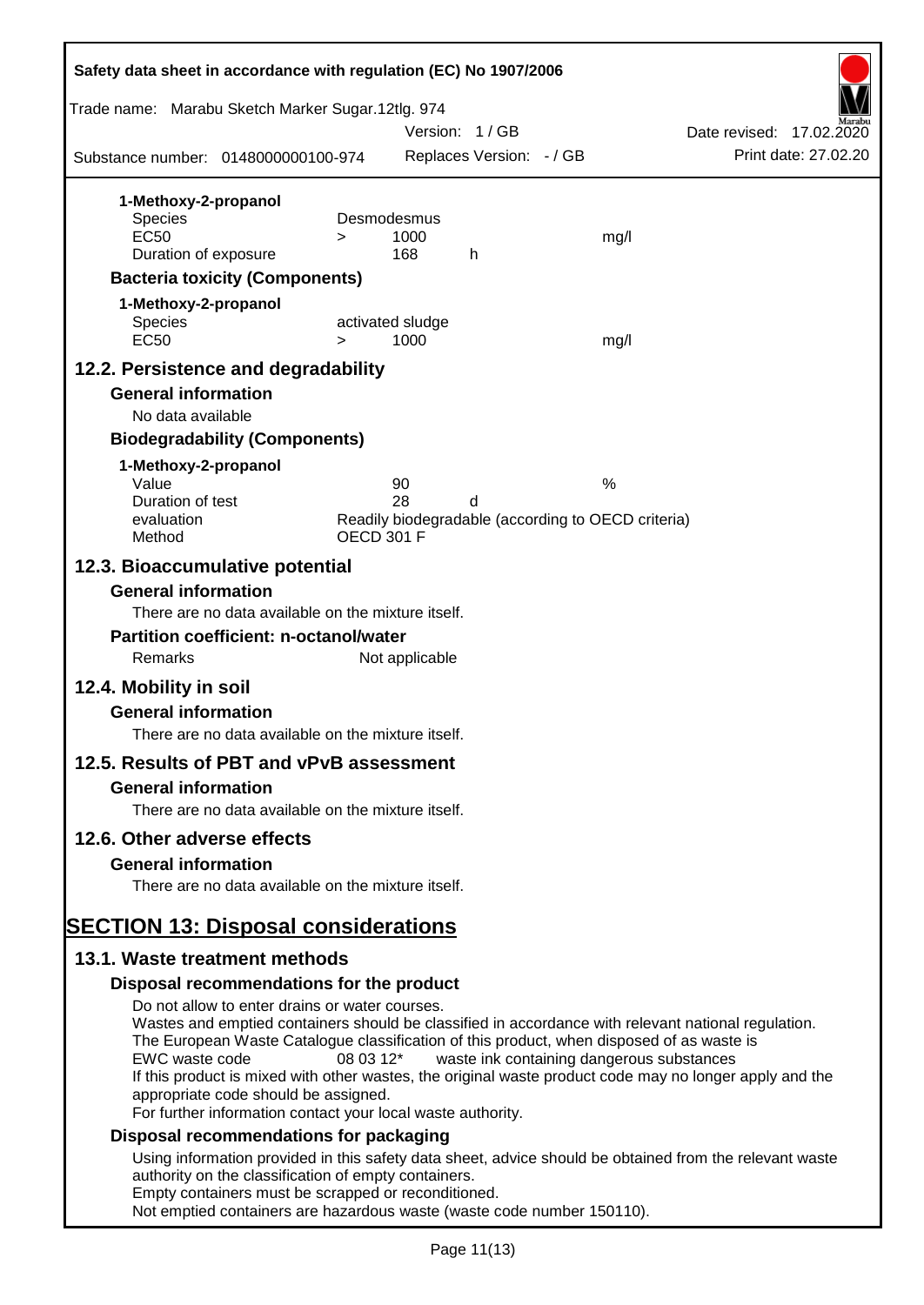Trade name: Marabu Sketch Marker Sugar.12tlg. 974

Substance number: 0148000000100-974

# Version: 1 / GB



-

# **SECTION 14: Transport information Land transport ADR/RID Marine transport IMDG/GGVSee Air transport ICAO/IATA** Tunnel restriction code **D**/F **14.1. UN number** 1263 1263 1263 **14.2. UN proper shipping name PAINT** PAINT **PAINT** PAINT PAINT **14.3. Transport hazard class(es)** 3 3 3 Label **14.4. Packing group Community Community Community Community Community Community Community Community Community** Special provision 640D

# **Information for all modes of transport**

Limited Quantity **1999 1999 1999 1999 1999 1999 1999 1999 1999 1999 1999 1999 1999 1999 1999 1999 1999 1999 1999 1999 1999 1999 1999 1999 1999 1999 1999 1999 1999 1** 

Transport category **3** 

**14.6. Special precautions for user**

Transport within the user's premises:

Always transport in closed containers that are upright and secure.

-

Ensure that persons transporting the product know what to do in the event of an accident or spillage.

no

# **Other information**

**14.5. Environmental hazards**

**14.7. Transport in bulk according to Annex II of Marpol and the IBC Code**

no

# **SECTION 15: Regulatory information**

# **15.1. Safety, health and environmental regulations/legislation specific for the substance or mixture**

**VOC**

VOC (EU) 88 %

# **Other information**

The product does not contain substances of very high concern (SVHC).

# **15.2. Chemical safety assessment**

For this preparation a chemical safety assessment has not been carried out.

# **SECTION 16: Other information**